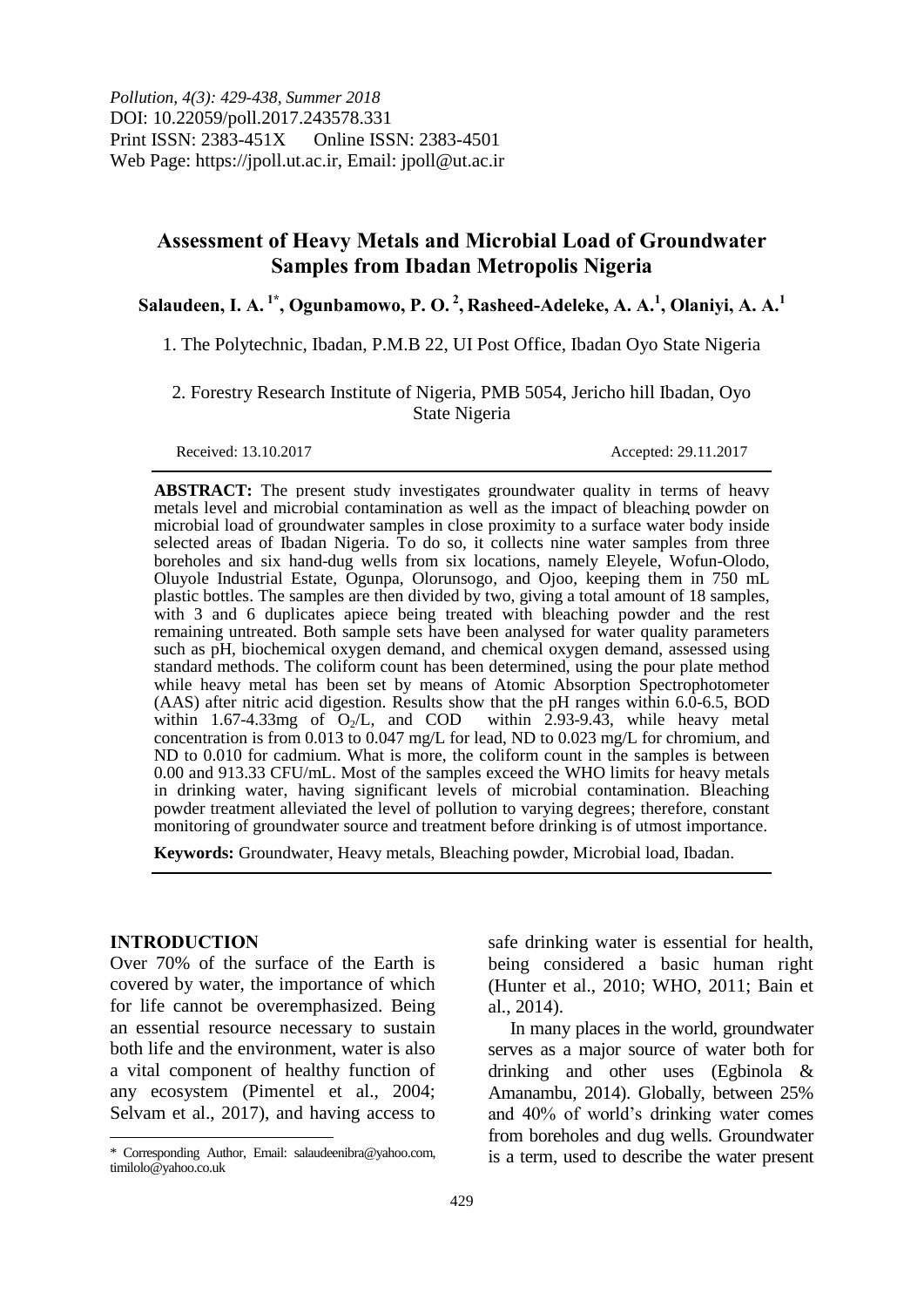below the ground surface, saturating the pore spaces in the subsurface.

As a result of governments' inability to meet the ever-increasing water demand, a large percentage of people in developing countries resort to groundwater sources such as boreholes and dug wells as an alternative source of water for their various uses; therefore, humans can pump groundwater through a borehole, drilled into the aquifer for domestic, industrial, and agricultural uses (Momodu and Anyakora, 2010; Palamuleni and Akoth, 2015). In terms of access to sources of water in Nigeria, it has been shown that 48% of the total population (about 67 million Nigerians) depend on surface water for domestic use, with 57% (79 million) using hand-dug wells; 20% (27.8 million), harvest rain. About 14% (19.5 million) have access to pipe-borne water, and 14% to borehole water sources (FGN, 2007). However, groundwater sources especially hand-dug wells are widely observed to be vulnerable to pollution, which may degrade their quality. Furthermore, anthropogenic activities can change the natural composition of groundwater through disposal or dissemination of microbial matter and chemicals on the land surface and into soils, or through injection of wastes directly into groundwater. Additionally, pesticides and fertilizers, applied to lawns and crops, can get accumulated and flow into water tables, thus affecting physical, chemical, and microbial quality of water (Palamuleni and Akoth, 2015). Current practices like spills from industrial operations, infiltration from urban runoff, uncontrolled and improper waste disposal, leaking from landfills, dumpsites, and abattoir wastes could also contribute to the pollution of groundwater sources. Contamination of groundwater with heavy metal, originating either from natural sources, which are leached from rocks and soils according to their geological mobility, or from anthropogenic sources as a result of human land occupation and industrial operation is a matter of utmost concern to

public health (Hashim et al, 2011; Ocheri et al., 2014). Waterborne diseases like cholera and typhoid have killed millions of people, especially the children, in the past, still causing many problems in less developed countries (Manahan, 2000; Hunter et al., 2010).

In rural Africa, the microbial quality of groundwater is threatened due to the use of pit latrines as well as citing of wells and boreholes in close proximity to septic tanks, solid wastes dumpsite, and other diverse source of organic pollution (Palamuleni and Akoth, 2015). Dumping sites, particularly for municipal wastes, are known to produce leachates that move to adjacdent areas, resulting in gross pollution of soil, surface water, and ultimately groundwater (Awajiogak, 2013).

Consequently, water-related diseases continue to be one of the major health challenges all over Africa. According to Macler and Merkle, (2000), a significant fraction of all waterborne disease outbreaks is associated with groundwater. Controlling these pathogens starts with source-water protection activities to prevent fecal contamination of aquifers and wells, which includes assessment of wellhead vulnerability to fecal contamination and correction of identified deficiencies. Amendment may include controlling sources or rehabilitation of the well, itself. Disinfection has been noted to serve as a useful barrier, recommended as a prudent public-health policy for all groundwater systems (Macler and Merkle, 2000). Chlorination is a disinfection method, generally employed to reduce the level of microorganisms that can cause diseases, existing in the water, by means of a concentrated liquid chlorine solution. Improving the quality of groundwater resources offers an important economic opportunity for gradual improvement of life quality in rural dryland communities. In order to develop strategies to diminish or eliminate microbiological contamination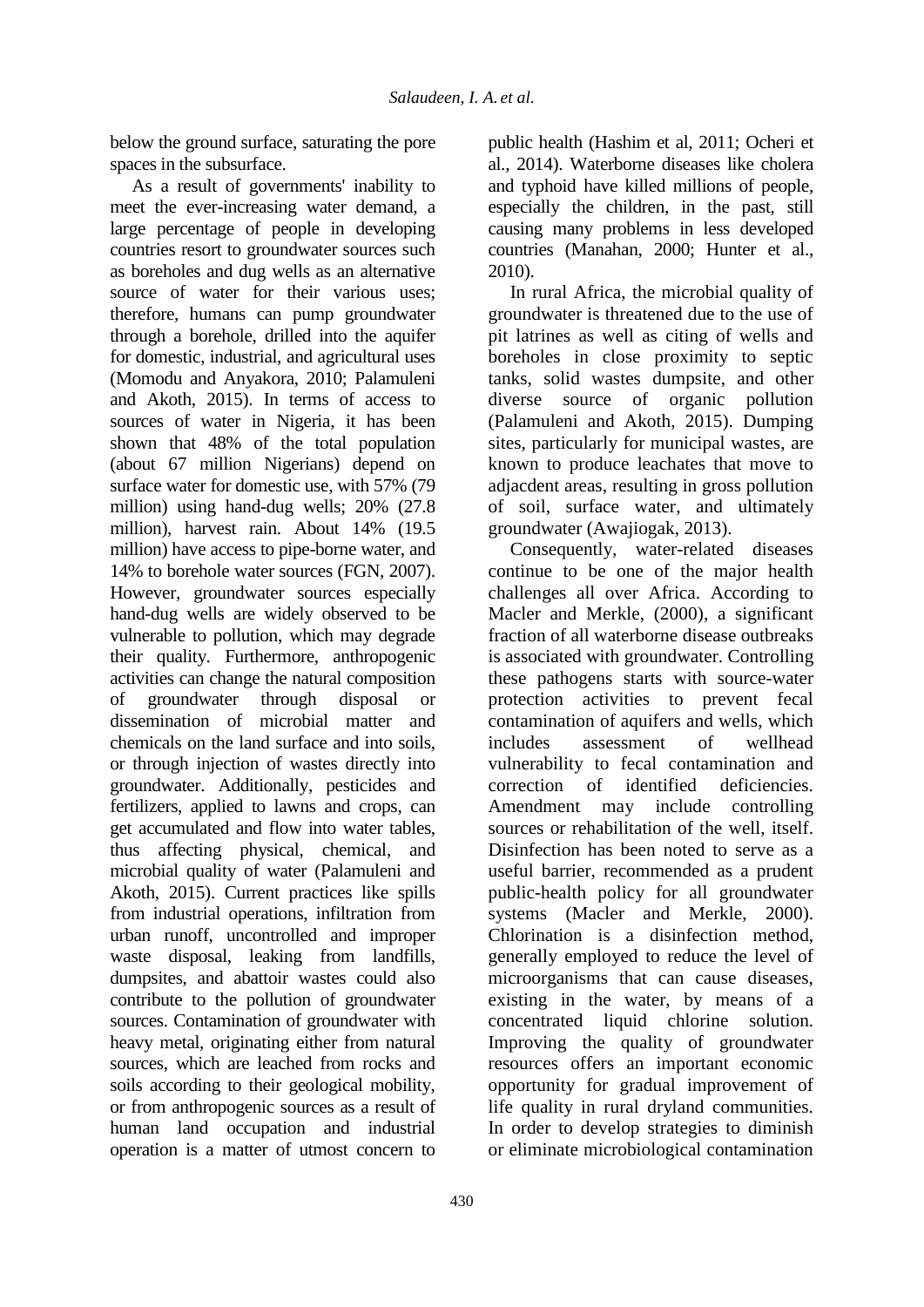in groundwater wells, it is primarily necessary to assess the variability of its concentrations along with the relative importance of different factors, affecting pollution (Valenzuela et al., 2009).

Thus, it is tremendously important to monitor and test groundwater quality, focusing on research activities both in the developed and developing world in order to find effective solutions to purify drinking water. It is against this background that the present study has been conducted to access some ground water quality parameters, heavy metal pollution, and microbial load, not to mention the impact of bleaching powder treatment on groundwater quality within selected areas in Ibadan, purposely chosen to reflect the influence of the major activity, observed within the areas.

#### **MATERIALS AND METHODS**

In total 9 groundwater samples from 3 boreholes and 6 hand dug wells were collected from the following 6 locations: Eleyele, Wofun-Olodo, Oluyole Industrial Estate, Ogunpa, Olorunsogo, and Ojoo. The samples were divided into two, giving 18 samples, which were collected purposely within an area, almost 20 metres in radius from the known surface water body which were inside the locations. Water samples were collected from the selected hand-dug wells and boreholes into 750 mL plastic bottles. Out of the 3 boreholes and 6 handdug well samples, 3 and 6 duplicates apiece were treated, using bleaching powder, while the rest remained untreated. Both samples were then analysed for some water quality parameters as well as microbial, and heavy metal contamination.



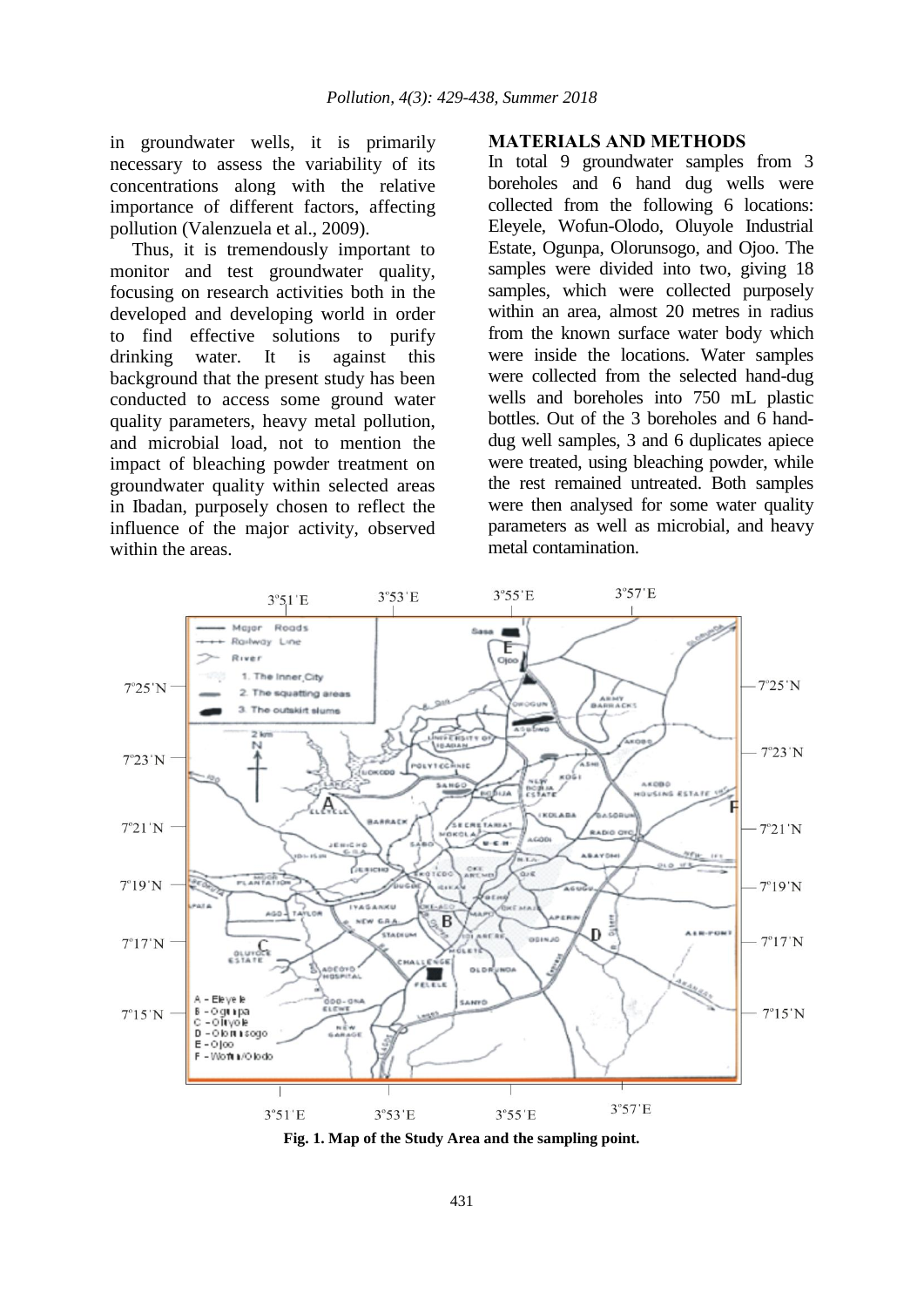The dose of the bleaching powder was estimated by means of a solution of the bleaching powder (in which 40g of chlorinated lime in 1L of distilled water was needed to prepare an 1% solution), after which the amount required to disinfect 1L of sample water sample was determined, using standard titrimetric method with sodium thiosulphate solution. The chlorine demand was thus calculated as chlorine consumption (obtained from titration) + desired residual chlorine. This value was used to treat the water, prior to further analysis.

The pH of the samples was analysed, using a Jenway 205 pH-meter. The degree of oxygen consumption by microbialmediated oxidation of contaminants in water is called Biochemical Oxygen Demand (BOD) which is commonly measured through determining the amount of oxygen, utilized by suitable aquatic microorganisms within a five-day period. Despite the somewhat arbitrary five-day period, this test remained a respectable measure of the short-term oxygen demand, exerted by a pollutant. BOD was determined by adding a microbial "seed" to the diluted sample, which is in turn saturated with air and incubated for five days, and by determining the remaining oxygen. The results were calculated to show BOD as mg/L of  $O_2$  (Manahan, 2000).

Chemical Oxygen Demand (COD) did not differentiate between biologicallyavailable and inert organic matter, being a measure of the total quantity of oxygen, required to oxidize all organic material into carbon dioxide and water.

Both untreated and treated water samples were analysed immediately after collection for the sake of coliform count by plate count, using pour plate method in accordance with the standard method described by Clesceri et al. (1998) as well as the results, expressed in Colony Forming Units (CFU) per 100mL. One mL of the water samples was dispensed into a sterile petri dish through a sterile pipette, followed by 15-20mL of sterile nutrient agar to get thoroughly mixed via gentle swirling. The dish was then incubated at 37°C for 18-24hours. The number of colonies, growing in the agar plates, was then counted. The isolates were identified after examining their cultural, morphological, biochemical, and physiological characteristics, including their microscopic and macroscopic examination.

For heavy metal analysis, samples were digested, using concentrated nitric acid. Afterwards, the digested water samples were analysed, using Atomic Absorption Spectrophotometer Varians 730-ES model, the detection limit of which was 0.001ppm for toxic metals such as lead, cadmium, and chromium (Momodu and Anyakora, 2010).

All samples were analysed in triplicates, and results were subjected to statistical analysis (student's t test, ANOVA), using SPSS v. 17, where necessary.

## **RESULTS AND DISCUSSION**

The pH of all untreated hand-dug well samples ranged from 6.0 to 8.5, while that of boreholes was between 6.0 and 8.0. Figure 2 presents the results of Biochemical Oxygen Demand and Chemical Oxygen Demand for both treated and untreated water samples from different locations. BOD of untreated hand-dug well samples was between 1.67 and 4.33mg of  $O_2/L$ , while for boreholes it ranged from 2.10 to 3.57 mg of  $O<sub>2</sub>/L$ . As for treated samples, the BOD of the hand-dug wells ranged from 1.13 to 3.40 mg of  $O_2/L$  and from 1.47 to 2.23 mg of  $O_2/L$  for boreholes ones. The COD of untreated well water samples was between 2.93 and 9.43 mg of  $O<sub>2</sub>/L$  and between 4.47 and 6.73 mg of  $O<sub>2</sub>/L$  for untreated boreholes, while the COD for treated well water and borehole samples ranged from 2.03 to 5.77 mg of  $O_2/L$  and 2.37 to 4.20 mg of  $O_2/L$ , respectively.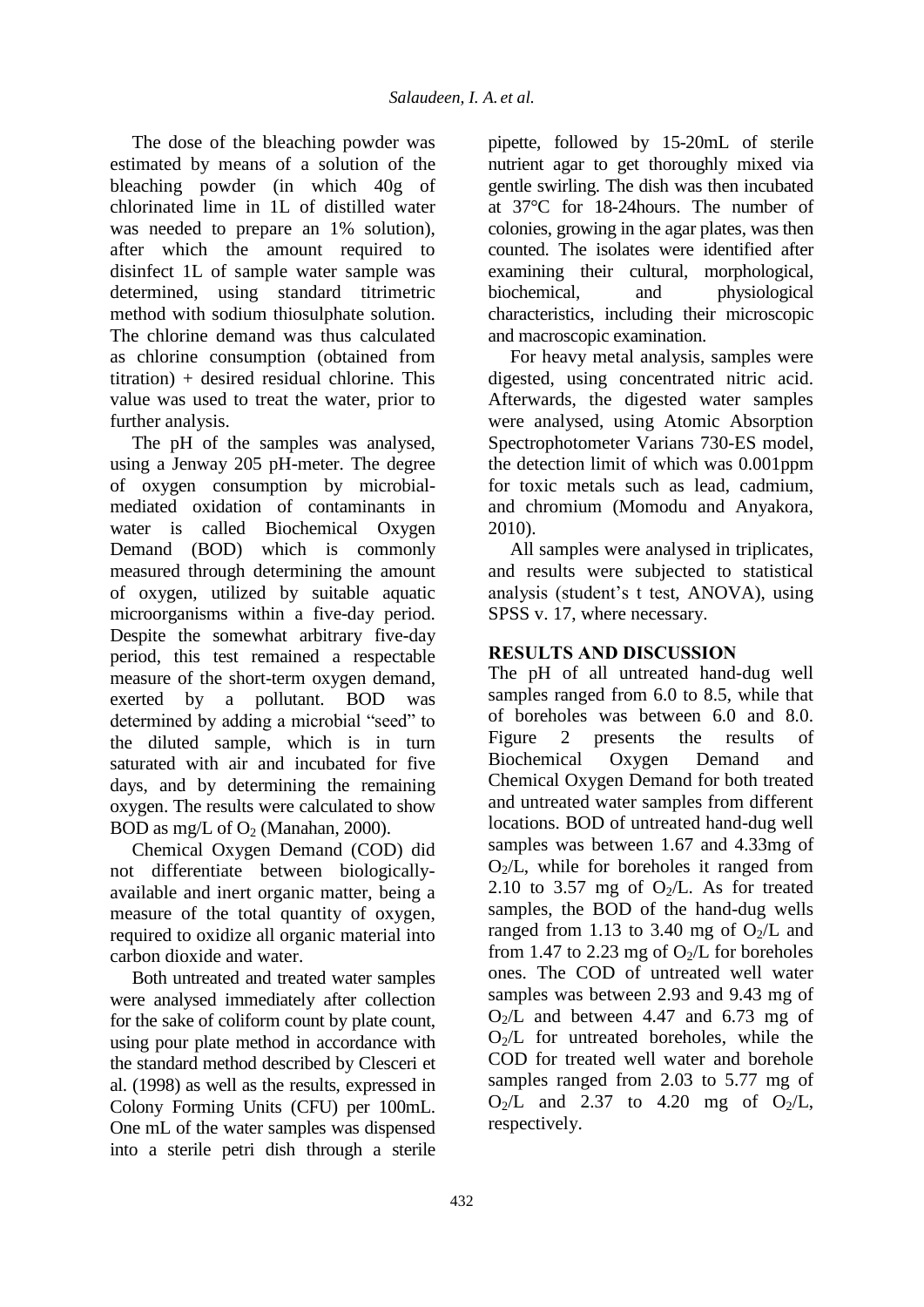

**Fig. 2. Comparative BOD and COD of treated and untreated groundwater samples from different locations in ibadan metropolis**

Figure 3 gives the results of heavy metal analysis for all water samples. Concentration of lead in the untreated well water samples ranged within 0.013-0.047 mg/L and 0.020-0.033 mg/L in untreated well and borehole samples, respectively, whereas in treated ones, it was changed to 0.010-0.023 mg/L and 0.013-0.020 mg/L. The concentration of chromium in untreated well water and borehole samples was within Not Detected (ND)-0.023 mg/L and ND-0.010 mg/L, respectively, while this became ND-0.013 mg/L and ND-0.010 mg/L in the treated ones. The concentration of cadmium ranged between ND and 0.010 in both untreated well and borehole water samples, while it was not detected in treated borehole samples.

Table 1 shows the results of microbial analysis. The coliform count in untreated well water samples turned out to be from 0.00 to 913.33 CFU/mL, and from 0.00 to 273.33 CFU/mL for untreated well water and borehole samples, respectively; while for the treated water samples it ranged within 0.00-590.00 CFU/mL and 0.00- 173.33 CFU/mL. Organisms, isolated from some of the samples, included *Aeromonas sp* (majorly present in Eleyele, Ogunpa, Ojoo, and Oluyole Samples), *Proteus sp*, and *enterobacter sp*.



**Fig. 3. Comparative heavy metal concentration in treated and untreated groundwater samples**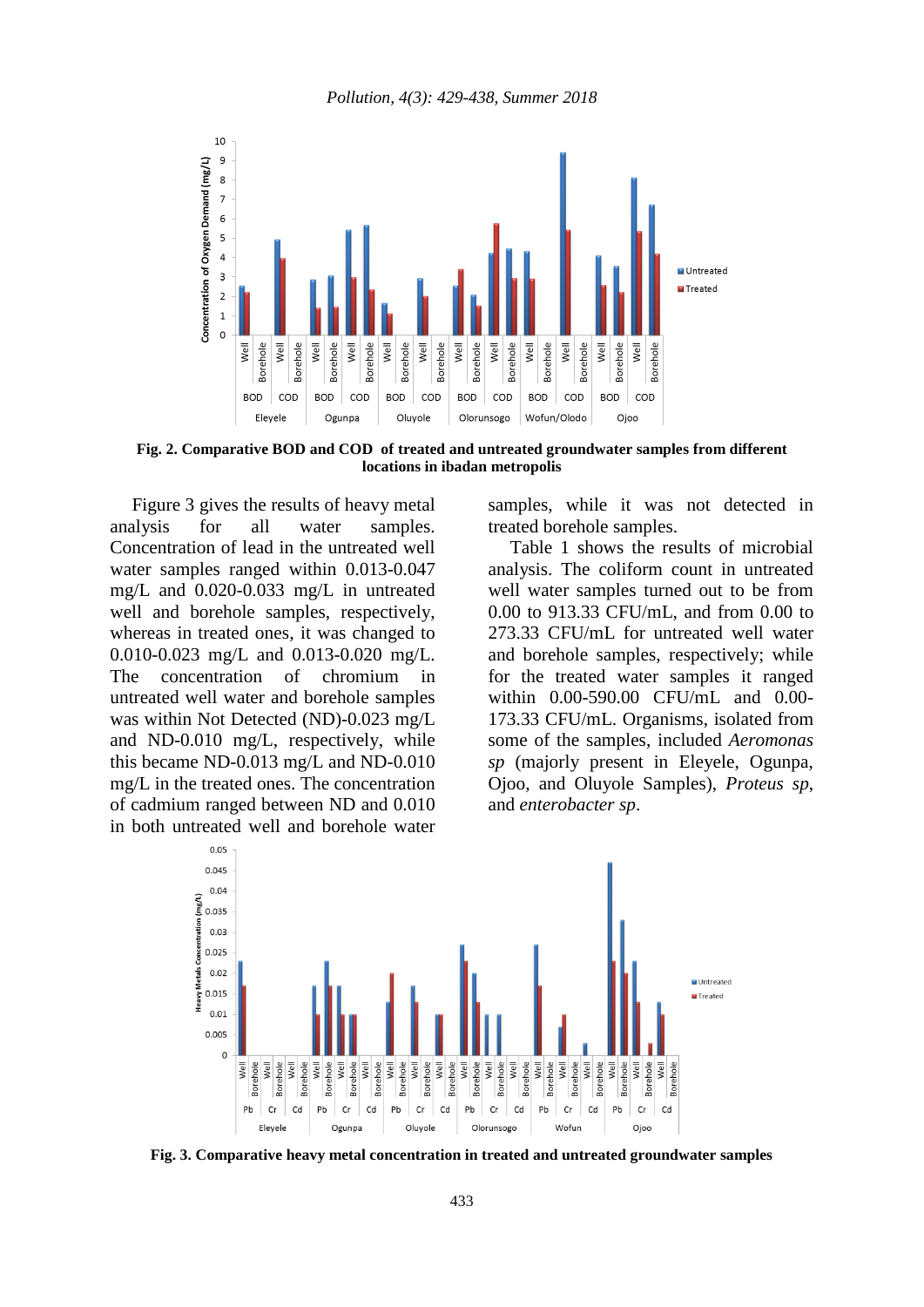| <b>Sampling Point</b> | <b>Treatment</b> | <b>Source</b>   | Coliform Count(CFUs/mL) |
|-----------------------|------------------|-----------------|-------------------------|
| Eleyele               | Untreated        | Well            | $286.67 \pm 37.86$      |
|                       | Treated          |                 | $176.67 \pm 25.17$      |
| Ogunpa                | Untreated        | Well            | $830.00 \pm 137.48$     |
|                       |                  | <b>Borehole</b> | $350.00 + 62.45$        |
|                       | Treated          | Well            | 590.00±121.24           |
|                       |                  | <b>Borehole</b> | $113.33 \pm 100.17$     |
| Oluyole               | Untreated        | Well            | $913.33 \pm 41.63$      |
|                       | Treated          |                 | $500.00 \pm 168.23$     |
| Olorunsogo            | Untreated        | Well            | 0.00                    |
|                       |                  | <b>Borehole</b> | 0.00                    |
|                       | Treated          | Well            | 0.00                    |
|                       |                  | <b>Borehole</b> | 0.00                    |
| Wofun/Olodo           | Untreated        | Well            | 0.00                    |
|                       | Treated          |                 | 0.00                    |
| Ojoo                  | Untreated        | Well            | $763.33 \pm 75.06$      |
|                       |                  | <b>Borehole</b> | $273.33 \pm 191.40$     |
|                       | Treated          | Well            | $343.33 \pm 60.28$      |
|                       |                  | <b>Borehole</b> | $173.33 \pm 60.28$      |
| WHO                   |                  |                 | Nil                     |

**Table 1. Results of microbial analysis**

Contaminated drinking groundwater can have serious health effects, thus causing a public health concern for many governments, especially in developing countries. It is, therefore, essential to carry out constant surveillance of drinking water in other to ensure good water quality, prompt detection of water contamination, and potential sources of contamination. Nearly all bodies of surface-water (streams, lakes, reservoirs, wetlands, and estuaries) interact with groundwater, which may take many forms. In many situations, surface water bodies obtain both water and solutes from ground-water systems, while in others the surface-water body, itself, is a source of ground-water recharge, causing some changes in ground-water quality. This study highlighted the potential impact of surface water pollution on groundwater quality as well as the impact of bleaching powder treatment on the samples. The pH is a measure of acidity or alkalinity of water sample, being a very important parameter as it can not only enhance the toxicity of certain heavy metals at certain pH but also its control is one of the factors, considered in the biological treatment of water, (Lokhande et al. 2011). The pH of

all groundwater samples were within the recommended range of 6.5-8.5, specified by the World Health Organization (2004) and Nigerian Standard for drinking water (NSDQW, 2007), except for well and borehole samples from Olorunsogo which was 6.0.

Biochemical Oxygen Demand (BOD) is an index of organic pollution, measuring the amount of dissolved oxygen needed by aerobic biological organisms to break down organic materials present in a given water sample at a certain temperature and over a specific period of time. Thus, BOD was measured in this study as an index of organic pollutants and its degrading microbes seeping either through nearby river or surrounding pollution. Thus, higher BOD may suggest more microorganisms, which in turn means the presence of more organic wastes in the water (Prajapati and Dwived, 2016), whereas lower concentration of BOD indicates good quality water. BOD of the untreated groundwater samples in the study locations ranged between 1.67 and 4.33 mg of  $O_2/L$ , comparable to the range reported by Alabi et al,, (2013) for groundwater samples in Sagamu, Ogun State Nigeria along with the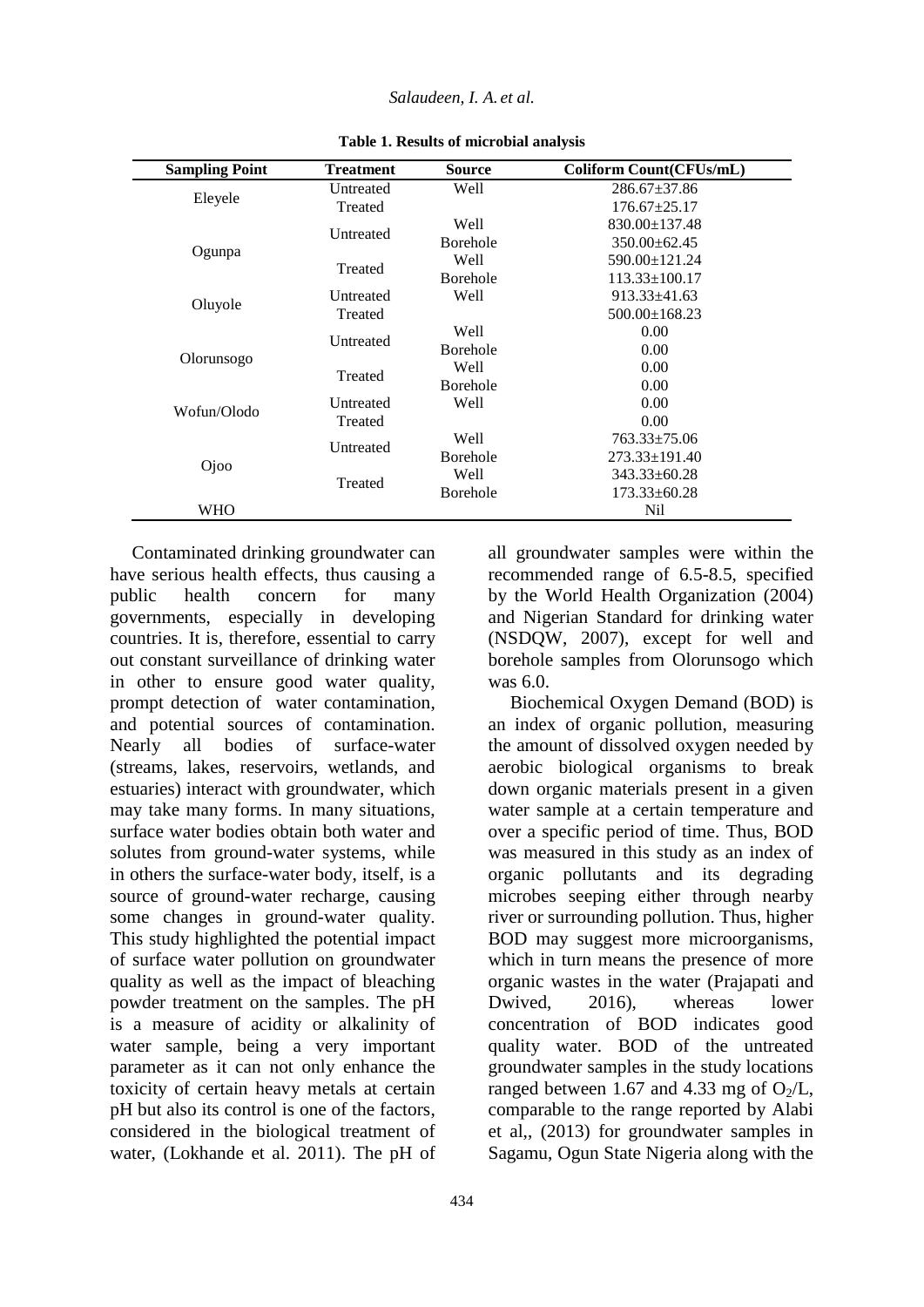one in the study by Ramaiah et al., (2014)<br>on leachate characterization and on leachate characterization and assessment of groundwater pollution near municipal solid waste in Bangalore, India. The range of BOD concentration in this study was also very low, compared to the one reported by Adewoyin et al., (2013) for groundwater in auto-mechanic village, thus highlighting the potential impact of pollutants seeping into groundwater sources. For the treated samples, BOD of groundwater samples was from 1.13 to 3.40 mg of  $O_2/L$ , showing a slight reduction that is likely due to the impact of bleaching powder solution, used in treatment of ground water samples with oxidizing organic pollutants on potential microbes using up the oxygen to degrade organic contaminants in the water samples. No drinking water standard for BOD has been established so far; however, the value in this study fell well below the limit of 20 mg/L, stipulated for BOD in river water. BOD in both dug-well and borehole samples did not differ statistically from one another, suggesting a similar rate of organic pollution (Figure 2)

Chemical oxygen demand is an important water quality parameter because, similar to BOD, it provides an index to assess the influence of discharged wastewater on the receiving environment, where higher COD levels mean a greater amount of oxidizable organic material in the water sample, which will reduce dissolved oxygen levels. This test is often used as an alternate to BOD thanks to its shortened length of testing time, usually measured for effluent wastewater streams releaed into the environment. However, this parameter is measured in order to assess the effect of surface water bodies, receiving potentially organic polluted waste water, on groundwaters within 20m off the nearby surface water bodies. The COD levels in this study stayed within a range of 2.93-9.43 mg of  $O_2/L$  for untreated groundwater samples, in close

proximity to a major surface water body in Ibadan metropolis, which is within the range, reported by Alabi et al., (2013) in their assessment of groundwater quality in Sagamu, Ogun state Nigeria. However, this range was lower than the findings of Adewoyin et al., (2013) who reported a higher range of 14.7-205.86 mg/L COD in groundwater, present in auto-mechanic workshops; a reflection of the effect of higher chemical contamination in and around mechanic workshop.

The data for treated samples suggested a slight reduction in the contaminant with a COD range of 2.03-5.77 mg of  $O_2/L$  for groundwater samples within the selected study locations. There has been no recent standard for BOD and COD in drinking water; however, the value of COD in this study was well below the value, generally quoted as maximum permissible limit in river (100 mg/L) by WHO (Alabi et al., 2013). The groundwater source was found to have minimal effect on the level of COD. Lower levels of COD were observed in the borehole samples, compared to hand-dug wells; however, this was not significant at p < 0.05, indicating that chemical contamination of groundwater samples occurred in a similar trend (Figure 2).

Heavy metals are naturally-occurring substances, present at low concentrations in the environment; however, anthropogenic activities have increased their concentration (Ocheri et al., 2014). Generally, humans are exposed to toxic metals like lead, chromium, and cadmium through ingestion as either food or drinking water, capable of affecting human health. The concentration of lead in the untreated groundwater samples ranged between 0.013 and 0.047 mg/L for both dug well and boreholes, which exceeded the WHO permissible limit for lead in drinking water (0.01 mg/L) in all of the samples. This value was also lower than the one from a similar study, involving groundwater in Ibadan (Adewoyin et al., 2013), though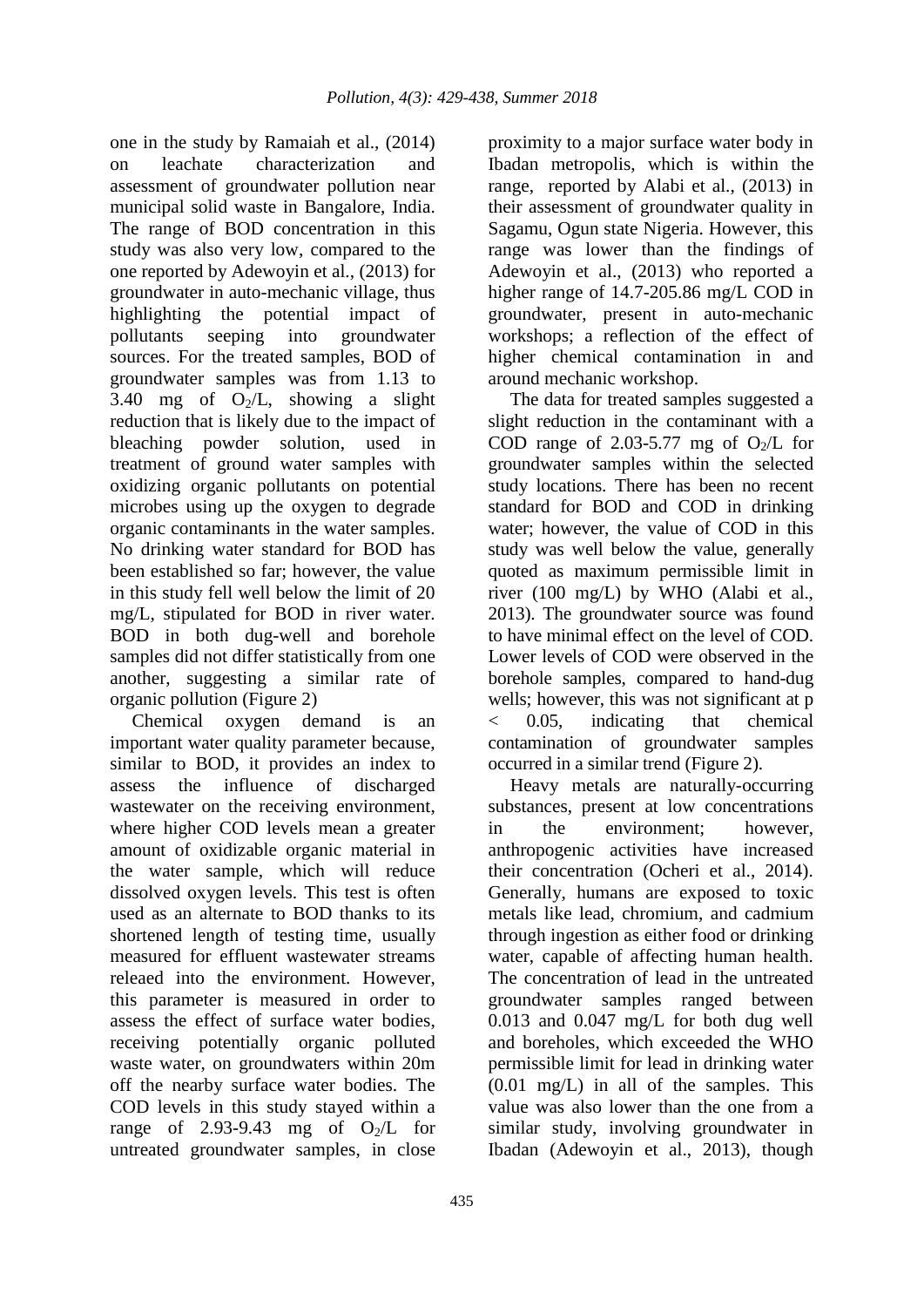similar in trend to the lead concentration, reported by Alabi et al., (2013) for groundwater in Sagamu, Ogun State. This shows that in the former's study, automechanic activities inside the studied area greatly affected the groundwater in the vicinity. Groundwater samples from Ojoo had the highest level of lead, compared to other sampling points; with comparatively lower levels, observed at Eleyele, Ogunpa, Olorunsogo, and Wofun (Figure 3). A significant effect of bleaching powder treatment was observed on the concentration of lead in the treated samples, as the value obtained for both treated and untreated differed significantly from each other at  $p < 0.05$ . This suggests that bleaching powder may precipitate lead out of solution; however, this known disinfection treatment is not enough to bring the level below the WHO limit for lead in drinking water.

Chromium concentration in groundwater samples from all the location ranged between ND and 0.023 mg/L, showing that groundwater samples from all sampled locations fell within the WHO permissible limit of 0.05 mg/L for chromium in drinking water, thus posing no potential public health issue with respect to chromium in these areas. Bleaching powder treatment had no significant effect on chromium levels as no significant difference was observed in both treated and untreated samples. Cadmium was not detected in most of the samples and where it was detected in Oluyole and Ojoo samples, it exceeded the WHO recommended limit of 0.003 mg/L for cadmium in drinking water (Figure 3), making it unsuitable for human consumption. The complex nature of some treatment plans like biosorption, iron based techniques, biological sulphate reduction, etc. reviewed extensively by Hashim *et al.,* (2011) for heavy metal removal in groundwater calls for the attention of governments and public health

stakeholders in order to prevent potential public health issues that arise from heavy metal pollution.

Coliform bacteria may not cause any disease, but can be indicators of pathogenic organisms that cause diseases. The latter can cause intestinal infections, dysentery, hepatitis, typhoid fever, cholera, and other illnesses. It is easy and inexpensive to test for coliform bacteria. If testing does detect coliform bacteria in a water sample, water systems search for the source of contamination and restore safe drinking water. The presence of bacteria and pathogenic (disease-causing) organisms is a major concern, when considering the safety of drinking water. According to common water quality standards, drinking water must be completely free from any colony (Abdulbaki et al., 2014). In this study the coliform count in the untreated groundwater samples from all the locations ranged between 0.00 and 913.33 CFU/mL, with the dug well samples exhibiting significantly higher coliform counts than the borehole ones. This may be due to the difference in depth, wherein dug wells are shallow and more exposed to surface than the boreholes which are usually deep and protected. Similar observation was found in a similar study in Chile (Valenzuela et al., 2009), Northern Malawi (Kanyerere et al., 2012), and South Coast of Tamil Nadu, India (Selvam et al., 2017). Samples from Eleyelye, Ogunpa, Oluyole, and Ojoo are notably contaminated due to their high coliform count; however, bleaching powder treatment was able to improve the water quality in terms of coliform count significantly. Human and animal wastes are a primary source of bacteria in water. These sources of bacterial contamination include runoff from feedlots, pastures, and other land areas, where animal wastes are deposited. Additional sources include seepage or discharge from septic tanks, sewage treatment facilities, and natural soil/plant bacteria. Bacteria from these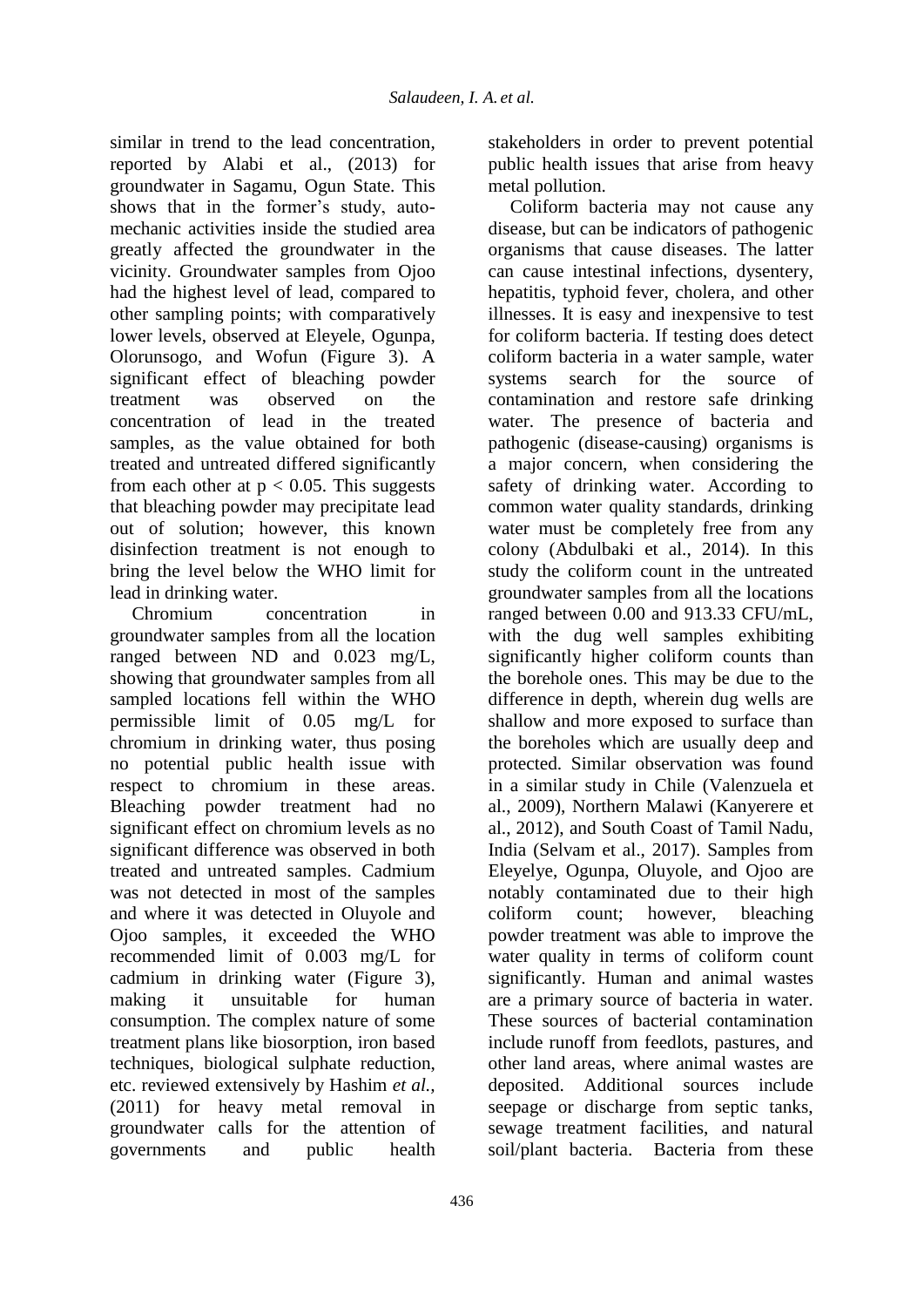sources may enter wells, either open at the land surface or without any water-tight casings or caps.

Another way for bacteria to enter a water supply is through inundation or infiltration by flood waters or by surface runoff. Flood waters commonly contain high levels of bacteria. Small depressions filled with flood water provide an excellent breeding ground for bacteria, thus whenever a well is inundated by flood waters or surface runoff, bacterial contamination is likely. Shallow wells and wells without any water-tight casings can be contaminated by bacteria infiltrating with the water through the soil near the well, especially in coarse-textured soils which are common observations in some of the sampled location. The same result has been similarly reported in the groundwater samples of flood affected areas in Pakistan (Sarfraz et al., 2016).

## **CONCLUSION**

The results, obtained from this study, confirm the necessity for continuous monitoring of groundwater within the study areas, which is due to the fact that most groundwater sources may have been polluted by seepages from the nearby surface water bodies. BOD and COD are two parameters, basically measured for waste waters and effluents and their presence in drinking water of this study indicates organic pollution, the point source of which may have been from the nearby surface water, commonly used to discharge assorted municipal solid wastes and industrial wastes. Heavy metals and microbial contamination was also detected in majority of the samples. Bleaching powder treatment was found to alleviate the pollutants especially coliform and BOD, where the microbial load was reduced by the disinfectant, thus getting the right treatment dosage would go a long way in its use as a cheap water treatment material. Consequently, it is recommended

to encourage continuous monitoring of groundwater sources within the study area and awareness should be created on the dangers of drinking for polluted groundwater sources. Finally, as a cheap and easily accessible disinfectant, proper and controlled use of bleaching powder ought to be encouraged.

### **REFERENCES**

Abdulbaki, U. D., Ahmad, H. I. and Maina, M. M. (2014). Quality Assessment of Groundwater around Open dumpsites in Kano Metropolis, North-Western Nigeria. *IOSR Journal of Environmental Science, Toxicology and Food Technology, 8* (9), 139-145.

Adewoyin, O. A., Hassan, A. T. and Aladesida, A. A. (2013). The impacts of auto-mechanic workshops on soil and groundwater in Ibadan metropolis. *African Journal of Environmental Science and Technology, 7*(9), 891-898.

Alabi, Mutiu A. Idowu, G., Oyefuga, Olalekan H., Sunday, Rita M., Olowookere, Temitope., Osanaiye, Folake B. and Odiaka, Stella. (2013). Assessing the Ground Water Quality in Sagamu Town, Ogun State, South West Nigeria. *IOSR Journal Of Environmental Science, Toxicology And Food Technology, 6* (3), 57-63.

Awajiogak, A. U. (2013). Evaluating Groundwater Contamination Processes and Developing Framework For Qualitative Management in Parts of Nigeria. *International Journal of Innovative Research in Science, Engineering and Technology , 2* (8), 3890-3900.

Bain, R., Cronk, R., Wright, J., Yang, H., Slaymaker, T., & Bartram, J. (2014). Fecal Contamination of Drinking-Water in Low- and Middle-Income Countries: A Systematic Review and Meta-Analysis. *PLoS Medicine*, *11*(5), e1001644.

https://doi.org/10.1371/journal.pmed.1001644

Clesceri, L.S., Greenberg, A.E., and A.D. Eaton. (1998). *Standard methods for the examination of water and wastewater.* Washington DC, USA: American Public Health Association (APHA).

Egbinola, C. N., & Amanambu, A. C. (2014). Groundwater contamination in Ibadan , South-West, *3*(1), 1–6. https://doi.org/10.1186/2193-1801-3-448

FGN. (2007). Legal Notice on Publication of the 2006 Census Report. *Federal Government of Nigeria official Gazette , 4* (94), 1-8.